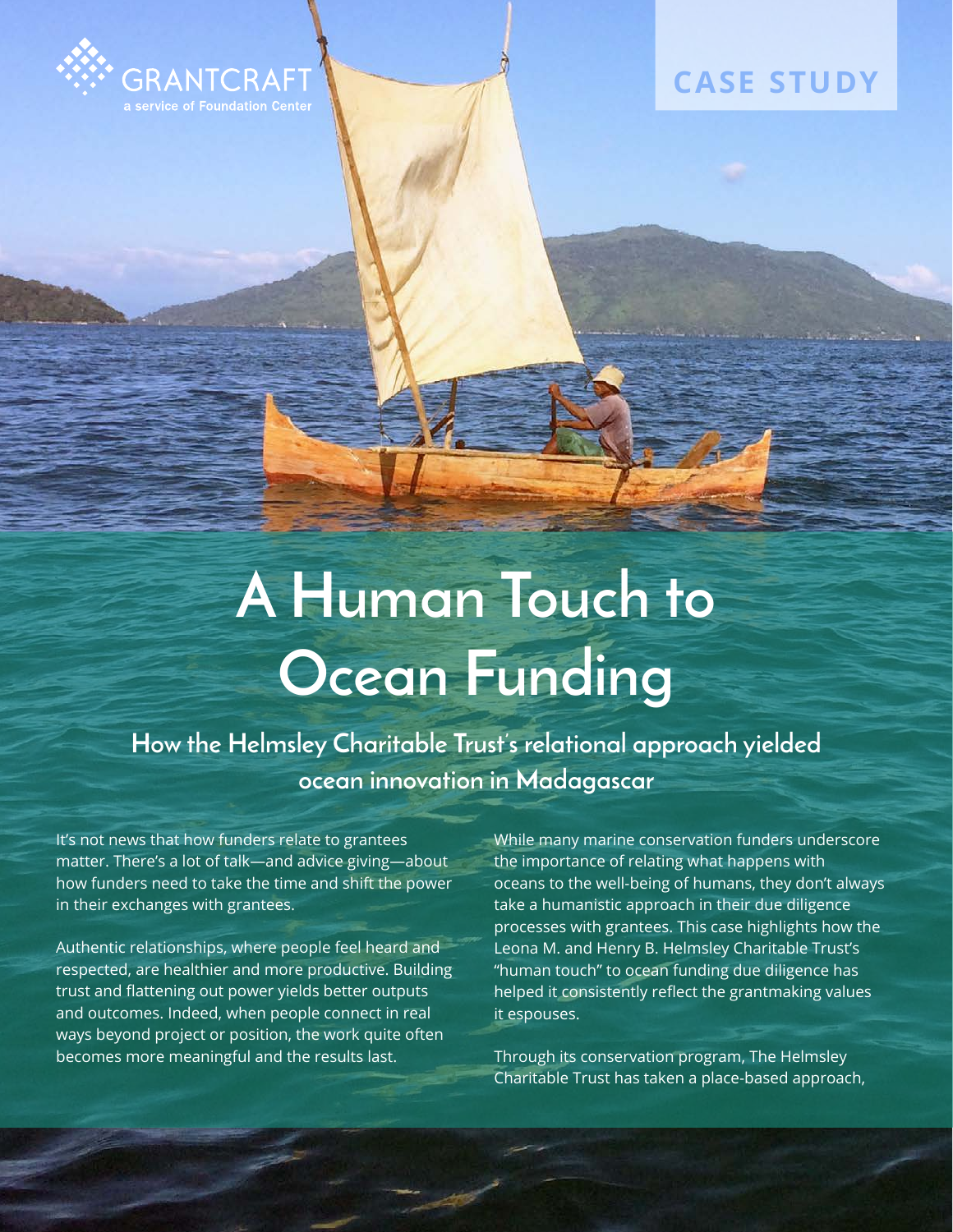funding areas of the world like Madagascar, where habitat and human interests struggle to harmoniously co-exist. Helmsley's website describes a collaborative way of working "with outstanding global and local organizations to resolve environmental threats in ways that ensure the well-being of local communities while sustaining natural resources and biodiversity."

According to Alasdair Harris, executive director of Blue Ventures, an international conservation organization that rebuilds tropical fisheries with coastal communities via transformative, locally-led approaches, the foundation has consistently operated in this fashion.

It all starts with Helmsley's due diligence approach, which Alasdair characterizes as different from other foundations. "Helmsley's early due diligence and interaction with us was strongly relational," says Alasdair. "When they launched their work in Madagascar, they held face-to-face consultations with organizations in-country. They didn't just meet with the international NGOs or let the larger players sit at the table. They also brought field-based, national organizations into the conversation." For Helmsley's staff and board, understanding the complex socio economic and environmental issues in the geographic places it funds is important early on in grantmaking. That means consulting with groups big and small. In Madagascar: "we were getting our feet wet and needed to get a handle on what approaches worked and why and what didn't work," says Renu Saini, a conservation program officer at Helmsley. "It would be shortsighted not to understand all the players working in our geographies."

#### **To read more...**

...about how funders build relationships with grantees matters, go to the Grantcraft guide *Supporting Grantee Capacity: Strengthening Effectiveness Together*. You can read the guide here: **[grantcraft.org/guides/supporting-grantee](http://grantcraft.org/guides/supporting-grantee-capacity)[capacity](http://grantcraft.org/guides/supporting-grantee-capacity)**.

 For Alasdair, bringing a broader group of organizations to the table sent an important message. "How a funder first starts interacting with organizations when developing a new grant portfolio is critical. Helmsley took the time to engage with local civil society beyond the big international NGOs, which was fundamental to them getting a broader perspective on the sector. If you're gathering all your data in London or Washington, D.C., how on earth can you find the groups who may be working under the radar and who so often get eclipsed by the marketing might of the large international NGOs?"



## **"Helmsley took the time to engage with local civil society beyond the big international NGOs."**

**ALASDAIR HARRIS, BLUE VENTURES**



Helmsley's in-country due diligence didn't stop with a one-off consultation. Foundation staff and board members have continued to keep in close contact with grantees, visiting Madagascar frequently. "We have visited three to five field sites a year," says Renu. "This allowed us to understand the work on the ground and strengthen our relationships with grantee partners." Other meetings included grantee workshops to encourage sharing and coordination on regional conservation, and one on one meetings with individual grantees, some including Helmsley's grants management team. "Grantees could sit with a Helmsley grants manager to discuss any challenges they were having and use our internal staff expertise as a resource for anything from developing budgets to questions about their bylaws." Beyond discussing conservation, Helmsley dedicated time to celebrate and thank its partners for their work. For example, it held a reception dinner to which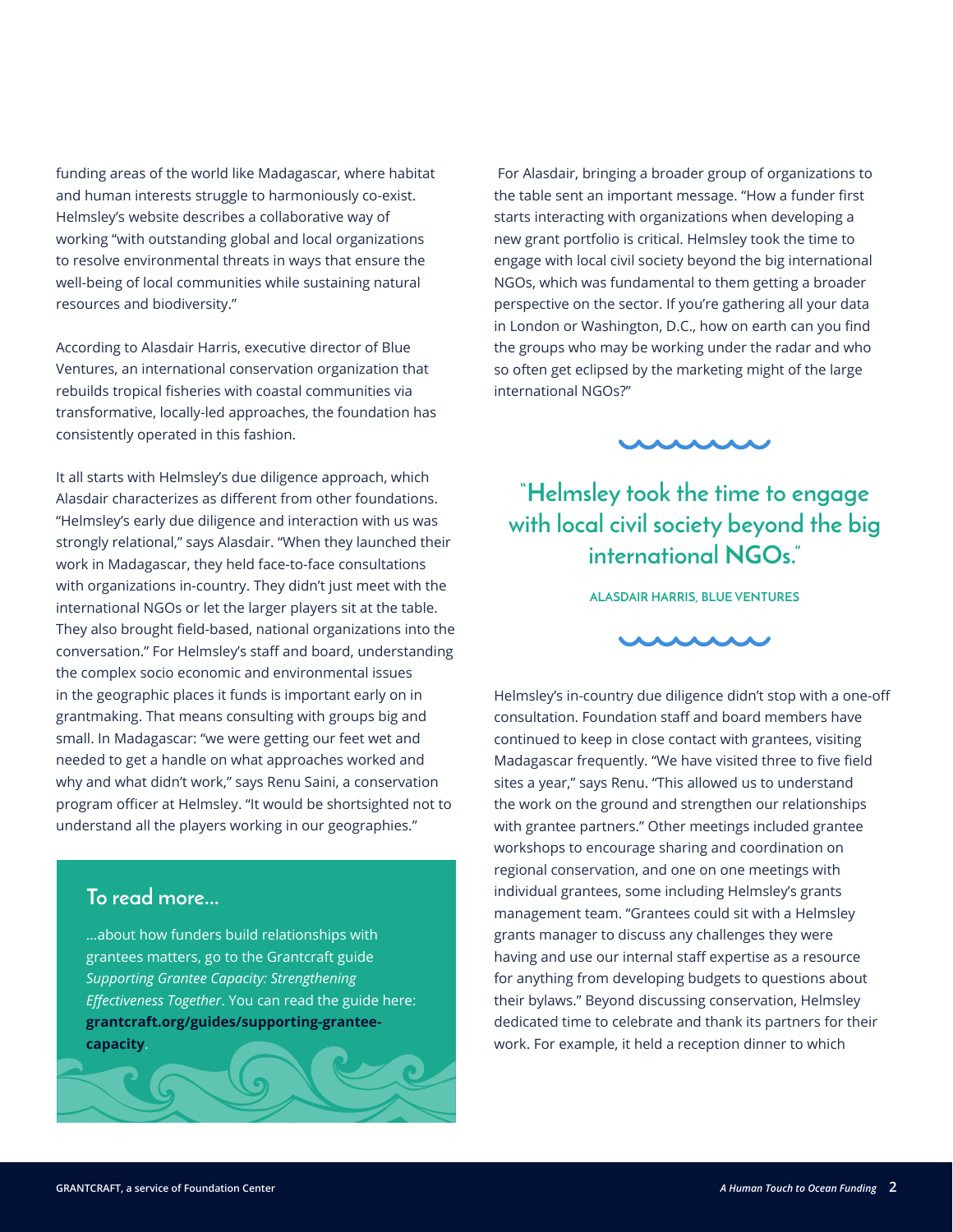grantees, alongside government leaders, multilaterals, and other funding partners were invited. According to Alasdair, Helmsley's time in-country connecting deeply with multiple constituencies helped the foundation become more focused and strategic. "This increased their awareness of the complexity of the sites in which they were investing," says Alasdair. "It helped them recognize there's no silver bullet, and they became more interested in exploring entrepreneurial and integrated interventions."



## **"It's always important to talk with people on the ground and be open to different ideas."**

**RENU SAINI, HELMSLEY CHARITABLE TRUST**



One such integrated intervention is a community health program that Blue Ventures started and to which Helmsley provided core support. Today, Blue Ventures provides weekly maternal, reproductive, and child health services to more than 30,000 women and children in Madagascar's underserved areas in the vicinity of the organization's existing environmental conservation programs. Some might consider this unusual for a marine conservation foundation to fund, not to mention a marine conservation NGO, to embark upon. But ever since local women shared their needs and Blue Ventures responded by opening a clinic in 2007, the connection to conservation has been very clear. "Giving women access to reproductive health and family planning services enables them to become more engaged in issues that impact their communities," says Alasdair. "Women now represent a major constituency within Madagascar's Locally Managed Marine Areas (LMMAs), for instance—which wasn't the case when we supported communities to establish Madagascar's first LMMA a decade ago." Blue Ventures



and Helmsley have seen how the community health work has helped coastal families, and by extension, coastal communities, become better equipped to live in healthy and sustainable ways with their marine environment. "It's all part of Blue Ventures' holistic community-based approach," says Renu. "It addresses the very real issues that can get in the way of conservation for local people. They take an integrated approach that helps people see the links between things like having big families and food security, financial stability, and overfishing that ultimately harms them." According to recent census data, fertility patterns have changed. While difficult to attribute solely to Blue Ventures, the fertility rate in Madagascar has dropped a third.

Helmsley's staff recognize the uniqueness of supporting health programming through its conservation portfolio. "Our foundation peers have applauded us for integrating the human piece," says Renu. "We have approached things very holistically and tested ideas out." Being a younger organization may have helped the foundation approach its grantmaking more flexibly. However, Alasdair notes the underlying relational link that helped make Blue Ventures' health program possible. "Helmsley was enlightened in its approach, and remained sufficiently informed of the reality of the situation in Madagascar to embrace the relationship between population, health and the environment. Most donors we speak to will not consider venturing beyond restricted funding disciplines, let alone explore integrated programming. In most cases, we would rarely consider approaching a U.S. family foundation that's funding conservation to give us support to uphold reproductive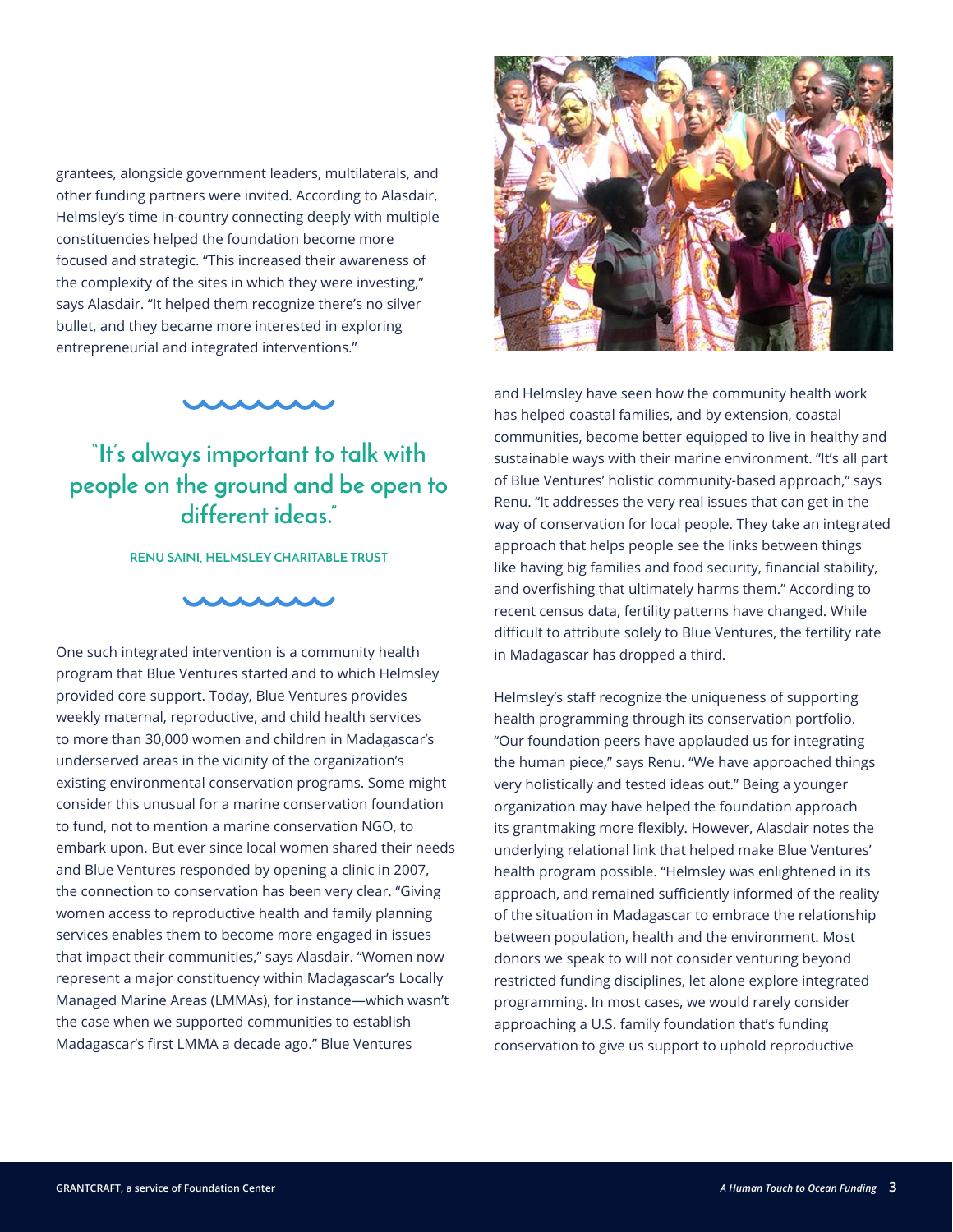#### **Why Are Mangroves Important to Conservation?**

Despite being rich ecosystems and critical fisheries for coastal people worldwide, deforestation and degradation threaten mangroves, which are being lost at a rate faster than other forest types. The twist: massive amounts of carbon are stored in mangrove biomass and sediment, which, if properly harnessed, could become traded on international markets and transferred to people in communities whose lives and livelihoods depend directly on mangrove conservation. For more information about these "Blue Forests" and the latest status on Blue Ventures' carbon project, go to **[blueventures.org/conservation/blue-forests](http://blueventures.org/conservation/blue-forests)**.



rights. It was different with Helmsley, though." Renu too notes ongoing dialogue as the root of healthy funder-grantee relationships. "Especially in small places like Madagascar, it's always important to talk with people on the ground and be open to different ideas."

Helmsley's trust-based approach clearly helped it "go wide," integrating conservation with other issues, but it also deepened its ocean conservation approach with grantees. One example has been supporting Blue Ventures' first-of-itskind research effort into the carbon dynamics of mangroves. "This might have been seen as risky, especially given the uncertainty in carbon markets," says Alasdair. "But because of the foundation of trust Helmsley had built, they listened to us and invested in the design of our mangrove carbon program—one of the world's first blue carbon projects."

Sometimes Helmsley's relational approach has focused less on the programmatic and more on administrative aspects of the funder-grantee relationship. "We have many conversations with conservation grantees about right-sized grants," says Renu. "Sometimes that has meant making

adjustments to grant parameters, including timelines. We try to approach the issue of 'right-sizing' as a topic of mutual interest. We communicate that we want to make sure we don't come in too big. Everyone knows that can leave a mess behind." For example, the first Blue Ventures grant timeline got extended by six months when Blue Ventures needed more time to accomplish the grant objectives. Since then, Helmsley has worked with Blue Ventures and other Madagascar grantees to align funding amounts and time periods with grant objectives. "This has helped cut down on grantees feeling pressed to take on more than they can handle," says Renu.

Helmsley's staff not only works closely with individual grantees, but they also encourage grantees across the conservation portfolio to work with one another. "Helmsley shared with us grantee addresses and project titles," says Alasdair. "And then the foundation created a pot of money that we could apply to for collaborative inter-regional initiatives with other grantees, such as learning exchanges." While some might argue programs like these benefit more from an open exchange beyond the limitations of one foundation's pool of grantees, Alasdair notes the upside of these types of connections. "Because of this opportunity, people from Madagascar went to Mexico for the first time. They shared experiences. And our fishery management model was replicated in Mexico. They even enabled us to make a film about the experience." By bringing grantees together in these ways, foundations like Helmsley can multiply their impact, generating common knowledge and scaling what works.

At its core, Helmsley's investment in the relationship building aspect of due diligence isn't just a nice thing to do. Grantees also see it as a smart way to ensure better local outcomes. "Helmsley's investment in face-to-face engagement and human relationships not only made us feel valued and listened to, but also taught us that if we ever venture into grantmaking as an organization, it will be essential for us to invest time and resources in rigorous boots-on-the-ground due diligence," says Alasdair. "Helmsley demonstrated a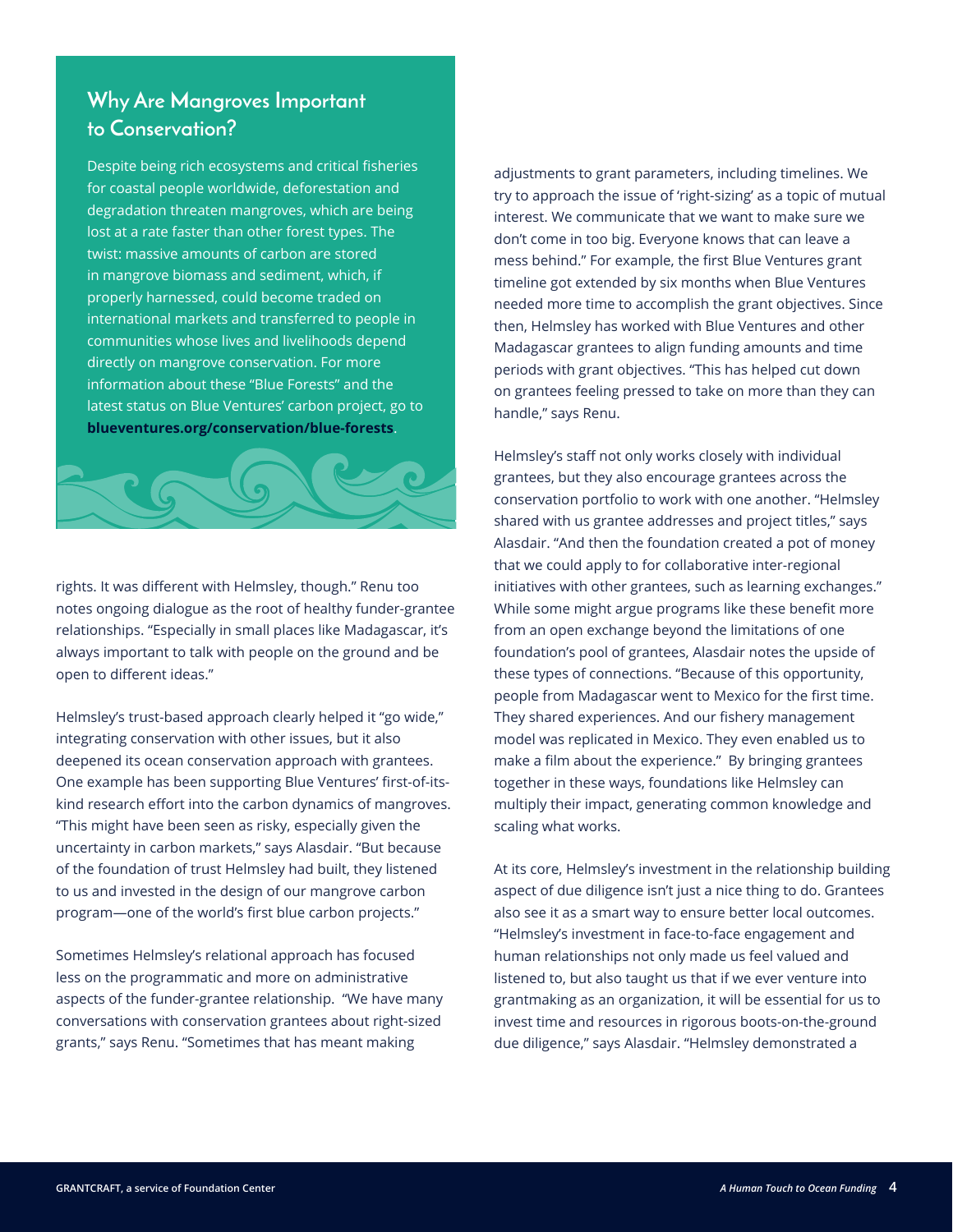far more balanced ratio of due diligence to investment than many funders that we hear of. They visited the field regularly, meeting with grantees and taking a strong interest in our work and our team. That insight proved fundamental in helping them allocate their resources judiciously. From my experience of other foundations supporting conservation and rural development in Madagascar and other tropical coastal developing states, few donors visit more than once every few years—at best—and when they do, they can rarely afford the time to reach the field." For Alasdair, that's perhaps unsurprising in a context like Madagascar where it can take more than one week of driving off road in arduous conditions to access some sites. But he believes the inevitable result of this lack of scrutiny is that fundraising becomes a matter of marketing and salesmanship undertaken in capital cities rather than of demonstrating

actual impact and behavior change on the ground. "'Smoke and mirrors' projects will often continue to attract the lion's share of support—initiatives where reality is far removed from the hype," says Alasdair. "It astounds us why funders so rarely invest the time to see what's really going on, perpetuating these inefficiencies and the disconnect between funding and impact that is so striking in our sector."

Helmsley has announced that it plans to shift from its conversation focus, with the plan to roll out new opportunities in 2018. With leadership transitions come new approaches that can not only change the work, but the underlying culture of practice. As Helmsley winds down its current conservation focus efforts and embarks in new directions, it plans to hold on to the "human touch" that has so clearly set its marine conservation work apart.